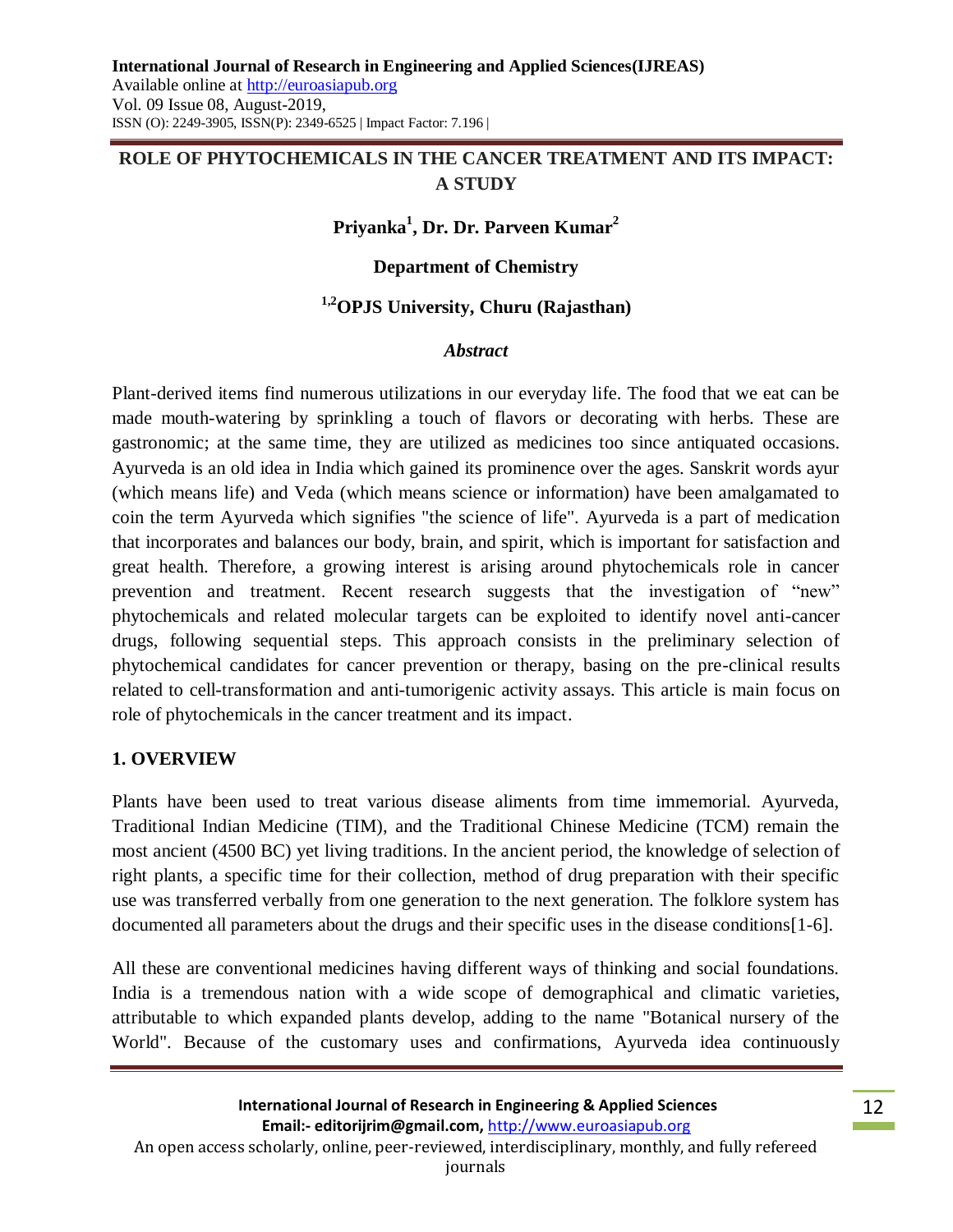increased. The use of elective medication for the administration of cancer has become a challenging and emerging region.

The disease cancer has been characterized as provocative or non-incendiary, expanding in 'Charaka' and 'SushrutaSamhitas'. The nervous system (Vata or air), the venous system (Pitta or fire), and the arterial system (Kapha or water) are three nuts and bolts of Ayurveda and significant for normal bodywork. In Ayurveda, cancer is an abnormality of these three systems (Tridoshas), leading to tissue damage lastly resulting in abnormal proliferation of cells. These herbal cures gained notoriety in the Western world and China too.

Western herbal methods use herbs that developed in Europe, North America, China, and India. This indigenous medication system dependent on plants has been all around reported for the prevention of tumors. Not just cancer, these herbal medicines are utilized to treat a wide range of health issues. All the time, these medicines are utilized as a remedy for tension, grief, roughage fever, peevish entrail disorder, menstrual clutters, and skin diseases, among many. Cancer, a consistently expanding global problem, is anything but a solitary procedure, yet includes a huge number of mechanisms including commencement, promotion, and progression. It is one of the underlying drivers of morbidity and mortality all throughout the world.

## **Phytochemicals with Anticancer Properties**

Valid confirmations show that phytochemicals have critical antitumor potential around half of affirmed anticancer drugs from 1940 to 2014 starting from natural items or straightforwardly derived subsequently. A portion of the exceptional anticancer phytochemicals right now describe in the current review. These phytochemicals have been tried for hostile to cancer viability at both in vitro and in vivo levels. They possess correlative and covering mechanisms to hinder the cancer-causing process by searching free radicals, suppressing endurance, and proliferation of dangerous cells, just as diminishing intrusiveness and angiogenesis of tumors.

## **2. PHYTOCHEMICALS IN CANCER TREATMENT**

Cancer is a severe health problem that keeps on being a leading reason for death around the world. Increasing information on the molecular mechanisms hidden cancer progression has prompted the development of countless anticancer drugs. In any case, the utilization of synthetically integrated drugs has not altogether improved the general endurance rate in the course of recent decades. Thus, new techniques and novel chemoprevention agents are expected to supplement current cancer treatments to improve proficiency.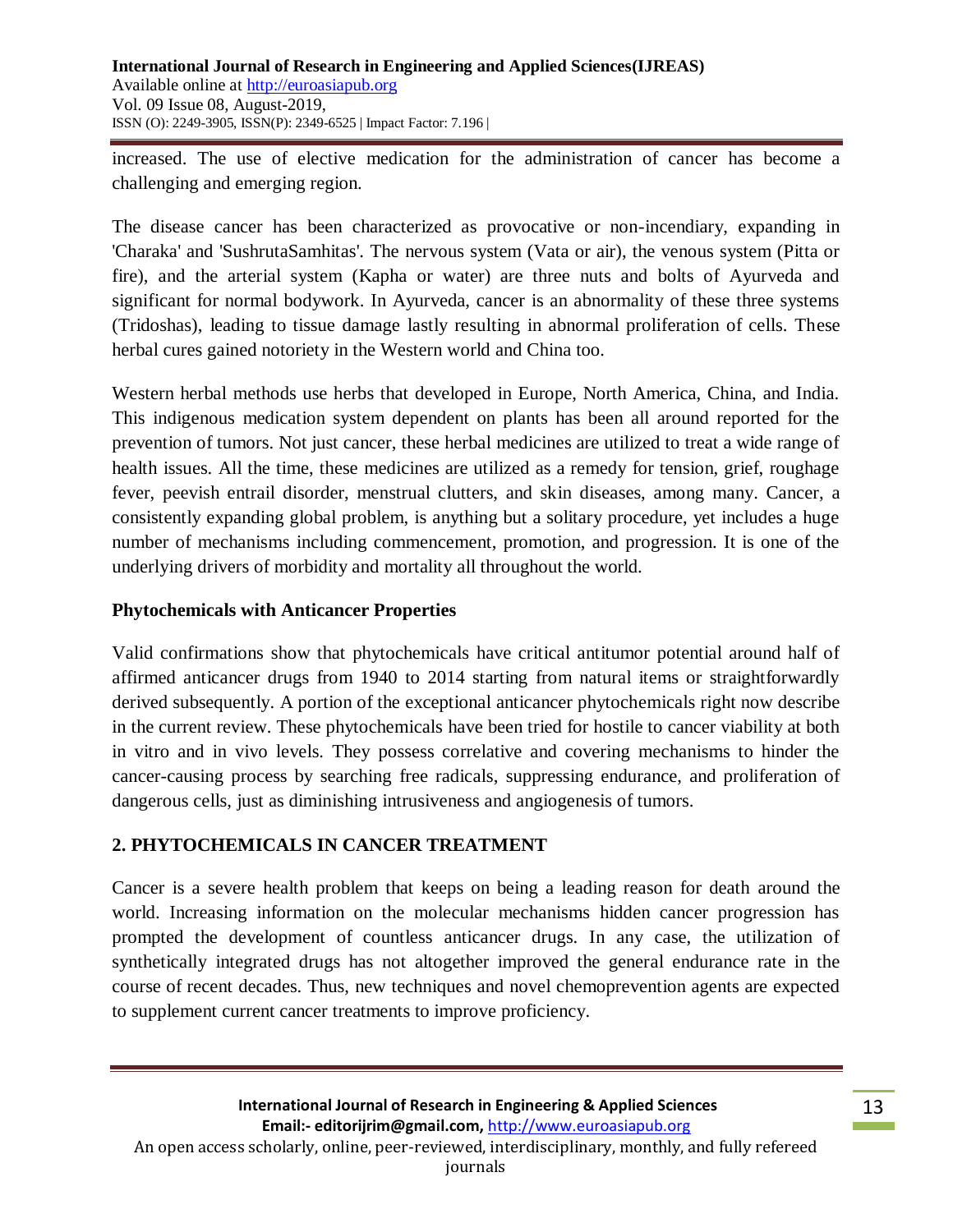They are naturally happening compounds from plants referred to as phytochemicals fill in as indispensable assets for novel drugs and are additionally hotspots for cancer therapy. Some average models incorporate taxol analogs, vinca alkaloids, for example, vincristine, vinblastine, and podophyllotoxin analogs. These phytochemicals regularly act using controlling molecular pathways that are ensnared in the development and progression of cancer.

The specific mechanisms incorporate increasing antioxidant status, cancer-causing agent inactivation, inhibiting proliferation, acceptance of cell cycle capture and apoptosis, and a guideline of the immune system. The essential objective of this review is to describe what we know to date of the active compounds in the natural items, alongside their pharmacologic action and molecular or specific targets. Ongoing patterns and holes in phytochemical based anticancer medication discovery are likewise explored. The creators wish to grow the phytochemical look into the zone for their logical sufficiency as well as for their potential druggability. Thus, the accentuation is given to data about anticancer phytochemicals, which are assessed at the preclinical and clinical level. Cancer is a significant general health problem that has a noteworthy worldwide impact on both created and creating nations. In 2018, an expected 18.1 million new instances of cancer occurred overall which are probably going to increment to 23.6 million new cases every year by 2030. Considering the high profile nature of the disease, its treatment has been a consistent battle with generally less achievement.

# **3. PHYTOCHEMICALS USED IN CURRENT CANCER THERAPY**

The four significant classes of clinically utilized plant-derived anticancer compounds incorporate vinca alkaloids, taxanediterpenoids, camptothecin derivatives, and epipodophyllotoxin. Aside from these phytochemical classes, other plant-derived anticancer agents from various classes, for example, combretastatins, homoharringtonine (omacetaxinemepesuccinate, cephalotaxine alkaloid), and ingenolmebutate are likewise utilized. Poor fluid solvency and noteworthy lethal symptoms despite everything remain a significant concern. In this manner, the ebb and flow focal point of research are toward annihilating the impact of these factors. A few analogs and prodrugs have been synthesized, and methods have been concocted to upgrade fluid solvency and tumor specificity.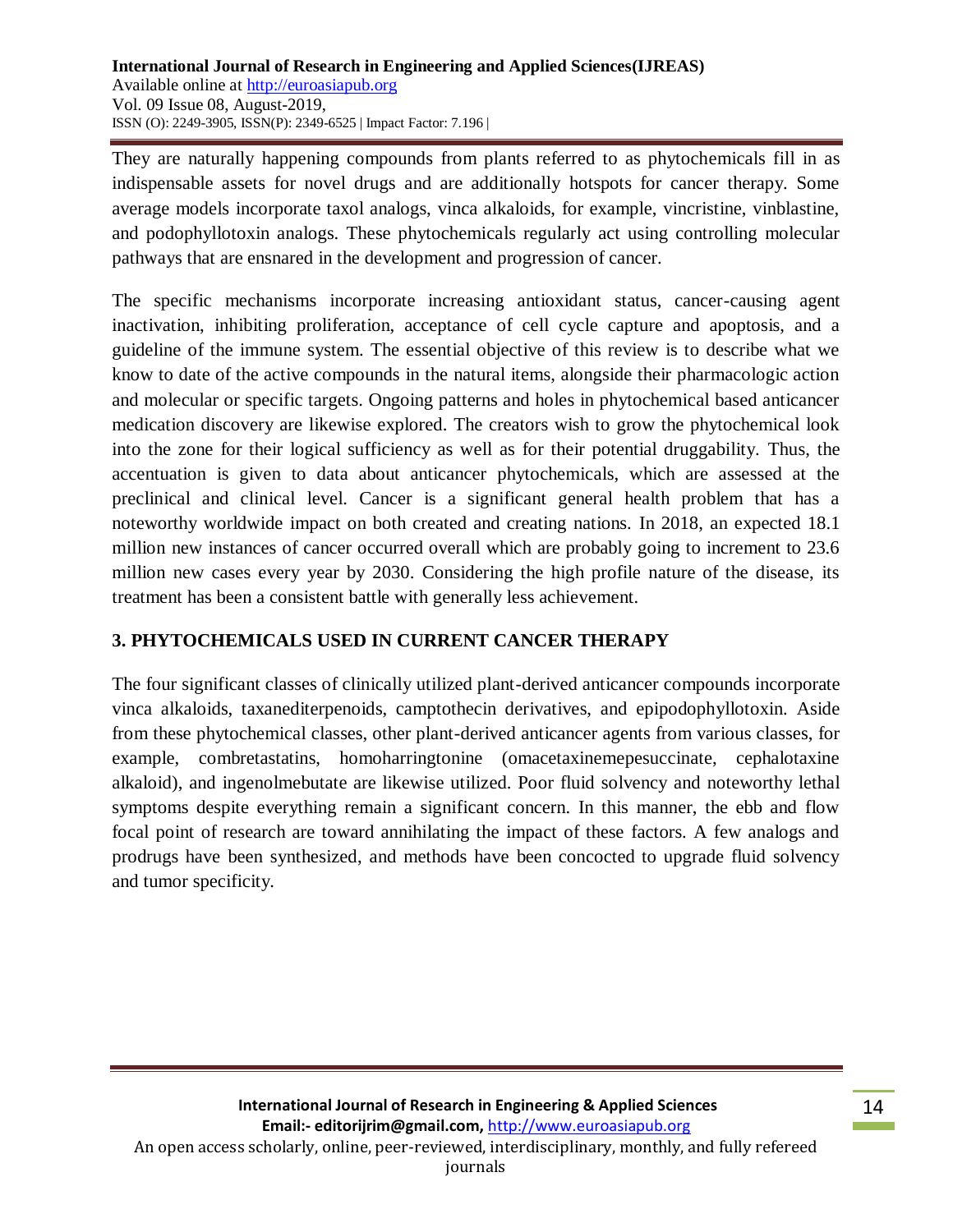#### **International Journal of Research in Engineering and Applied Sciences(IJREAS)**

Available online at http://euroasiapub.org Vol. 09 Issue 08, August-2019, ISSN (O): 2249-3905, ISSN(P): 2349-6525 | Impact Factor: 7.196 |





## **Other Plant-Derived Anticancer Agents**

Ingenolmebutate (IM) is a hydrophobic ester of the diterpeneingenol isolated from normal Australian plant Euphorbia peplus (Euphorbiaceae). IM is approved for the topical treatment of actinic keratosis, a typical skin condition that outcomes from introduction to chronic ultraviolet radiation, which can prompt squamous cell carcinoma, if not treated. IM presents two mechanisms of action: at high fixations ( $\sim$ 200–300  $\mu$ M), it induces quick induction of cell death in the treated zone, and at low focuses  $(\sim 0.1 \mu M)$  it activates fiery reaction, fit for dispensing

**International Journal of Research in Engineering & Applied Sciences Email:- editorijrim@gmail.com,** http://www.euroasiapub.org An open access scholarly, online, peer-reviewed, interdisciplinary, monthly, and fully refereed journals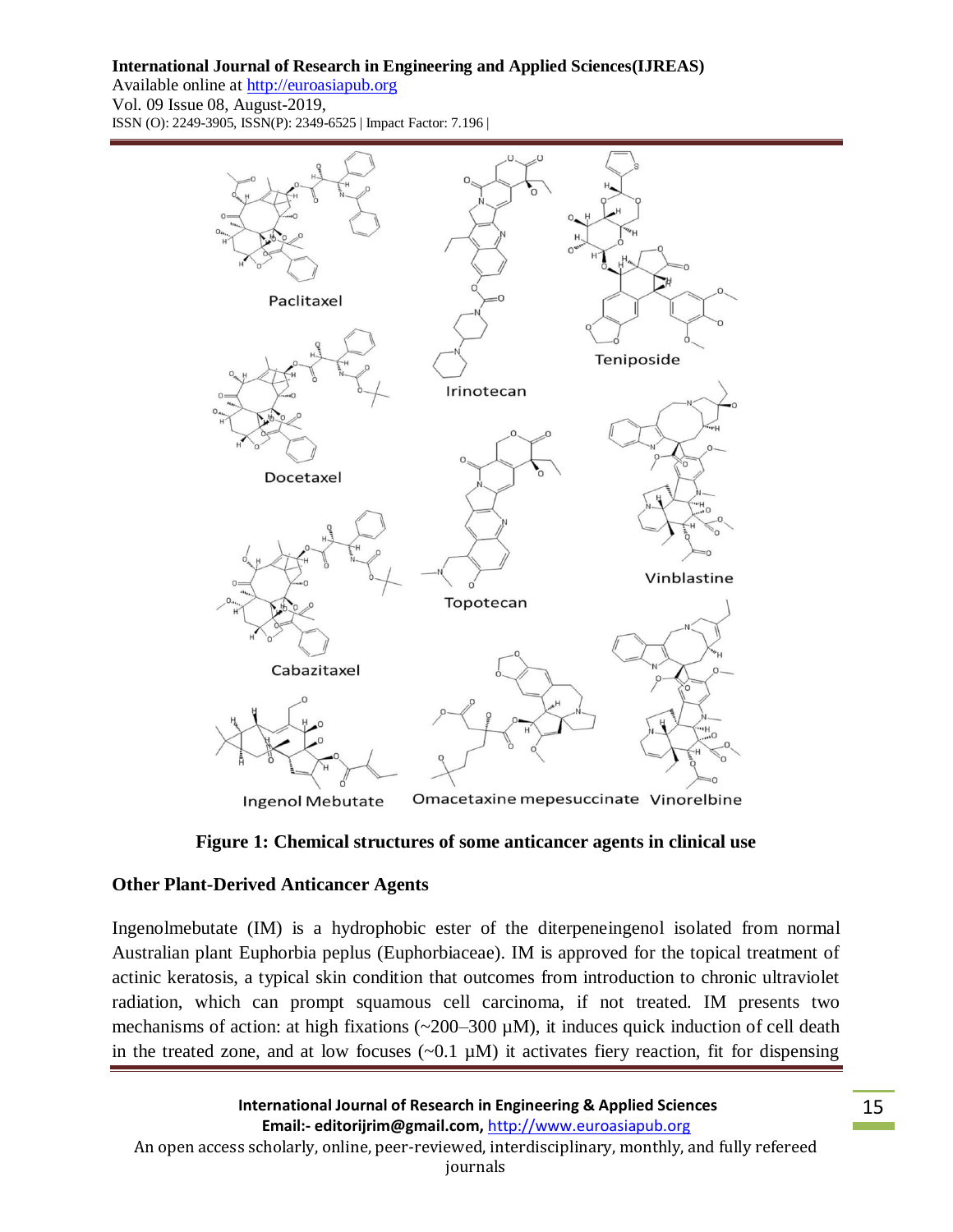with the residual cells. Pharmacology, method of action, pharmacokinetics, dosing, and defeat of administration of ingenolmebutate have been reviewed. Homoharringtonine (HHT) is a naturally-happening ester of the alkaloid cephalotaxine isolated from different trees of the Cephalotaxus class (Cephalotaxaceae) and is approved for the treatment of chronic myeloid leukemia.

# **4. ROLE OF PHYTOCHEMICALS IN THE CHEMOPREVENTION OF TUMORS AND ITS IMPACT**

Overwhelming evidence of epidemiological data, in vivo, in vitro and clinical studies suggests that the plant-based diet may reduce the risk of chronic diseases (e.g. cardiovascular disease, hypertension, diabetes and cancer) due to the presence of biologically plant compounds active or phytochemicals. Phytochemicals include those compounds derived from plants that have specific biological activity in humans.

They can also be called natural bioactive molecules that can be beneficial for human health. In fact, unique phytochemicals and enriched natural extracts capable of interfering with selfrenewal pathways and drug resistance in cancer cells have been studied. This is a milestone in improving cancer treatment because the currently used synthetic anticancer drugs are often highly toxic to healthy organs and weaken the patient's immune system. In fact, in terms of prevention, its beneficial effects have been described in several epidemiological investigations, which have highlighted, despite the limitations of this type of study, a reliable relationship between diets rich in phytochemicals and the reduction of the risk of development of various diseases, including cancer.

In fact, in particular, the high intake of fruit and vegetables, the dietary components richest in phytochemicals, has been correlated with a decrease in the risk of various types of cancer. However, it is estimated that one third of all cancer deaths are preventable through "healthy" lifestyles, including proper nutrition. A large number of phytochemicals, such as carotenoids, antioxidant vitamins, phenolic compounds, terpenoids, steroids, indoles and fibers, have been found to be responsible for reducing the risk.

Phytochemicals can be assimilated to chemotherapy, which often derives from natural substances, extracted directly from plants or other natural sources or chemically derived from natural compounds. In addition, behind traditional medicine, a large number of cancer patients are using plant-derived compounds in the context of complementary therapies. Therefore, there is growing interest around the role of phytochemists in cancer prevention and treatment. Recent research suggests that research on "new" phytochemicals and related molecular targets can be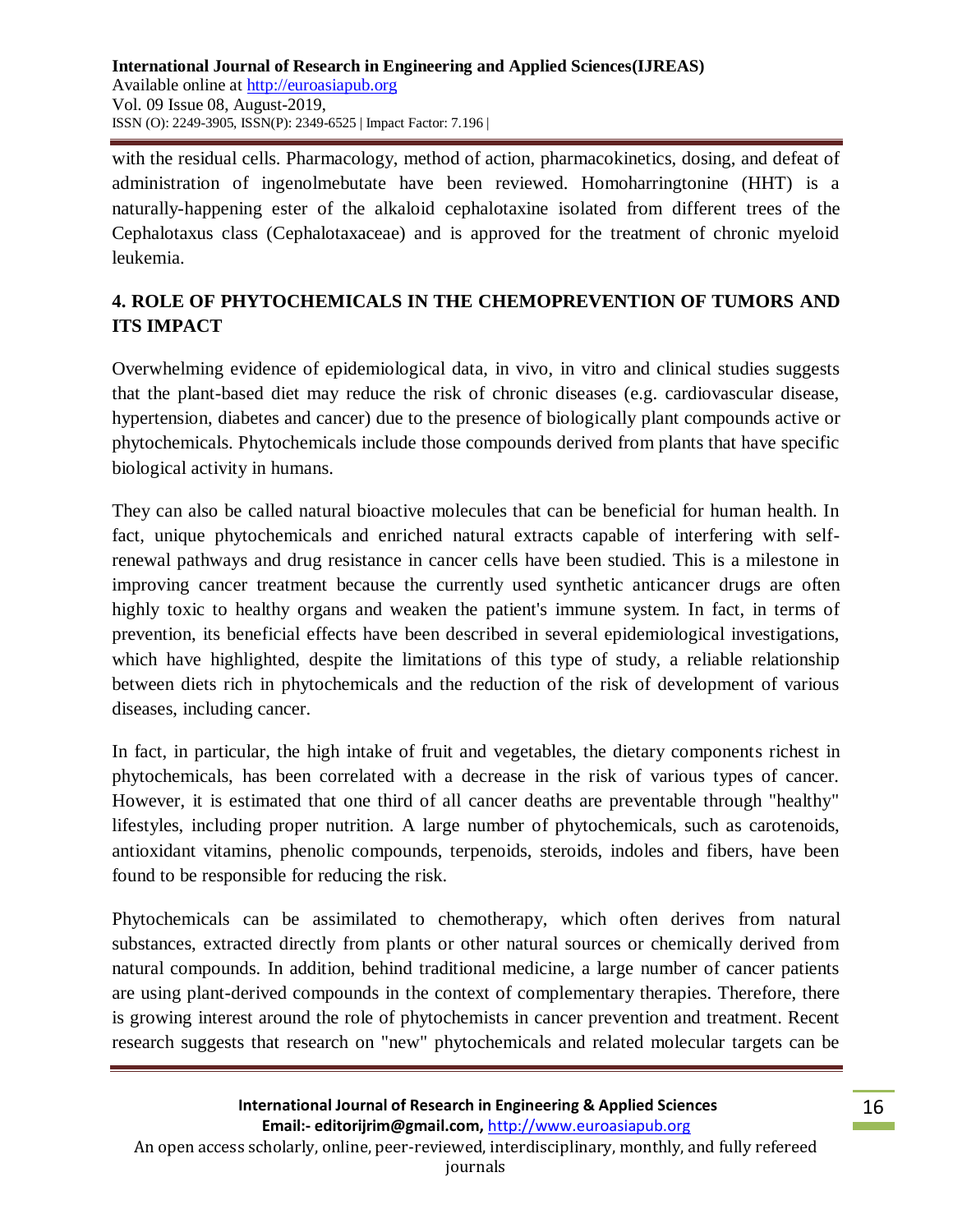used to identify new anticancer drugs, following sequential stages. This approach consists in the preliminary selection of phytochemical candidates for cancer prevention or therapy, on the basis of preclinical results related to cell transformation and anti-tumor activity tests. Phytochemicals should be further validated by in vivo models, resulting in pharmacokinetic and pharmacodynamic interactions and molecular targets.

## **5. CONCLUSION**

Natural plants have been utilized to prevent and to treat different diseases for a huge number of years. The old Chinese head, the Red Emperor, or ShenNung, arranged the primary medicinal herbal literature, Pentsao in 2,800 BC. In managing diseases, prevention is considered a predominant methodology. An original copy thought being composed by the old Chinese ruler, the Yellow Emperor, "The Saint gets those evil be as opposed to those being sick, and thinks about those in normality as opposed to those in chaoses. Medication a disease after it's developed, or extinguishes mayhem after it's obvious, is same as delve a well when in thirsty, or throwing a sword in a fight Is that to some degree late?"

There are excellent wellsprings of bioactive components exerting their health valuable impacts, and all the time, these sources are materials for gourmet food utilizations. Certain bioactive components from the plants have been affirmed for their enemy of cancer activities. There is a gauge that around 50-60% of cancer patients in the United States use agents derived from various pieces of plants or supplements (integral and elective medicine), solely or correspondingly with traditional remedial routine, for example, chemotherapy and additionally radiation therapy.

## **REFERENCES**

- [1].Bertram, J.S.(2001).The molecular biology of cancer. Molecular Aspects of Medicine, 21: 167-223.
- [2].Amin, A. and Mousa, M. (2007).Merits of anti-cancer plants from the Arabian Gulf region, Cancer Therapy, 5: 55-66.
- [3].Bieche, I.(2004).Molecular biology and cancer. Immuno-analyse and Biology Specialisee, 19:13-22.
- [4].Anand, P. and Kunnumakara, A.(2008).Cancer is a preventable disease that requires major lifestyle changes. Pharmaceutical Research, 25:2097-2116.